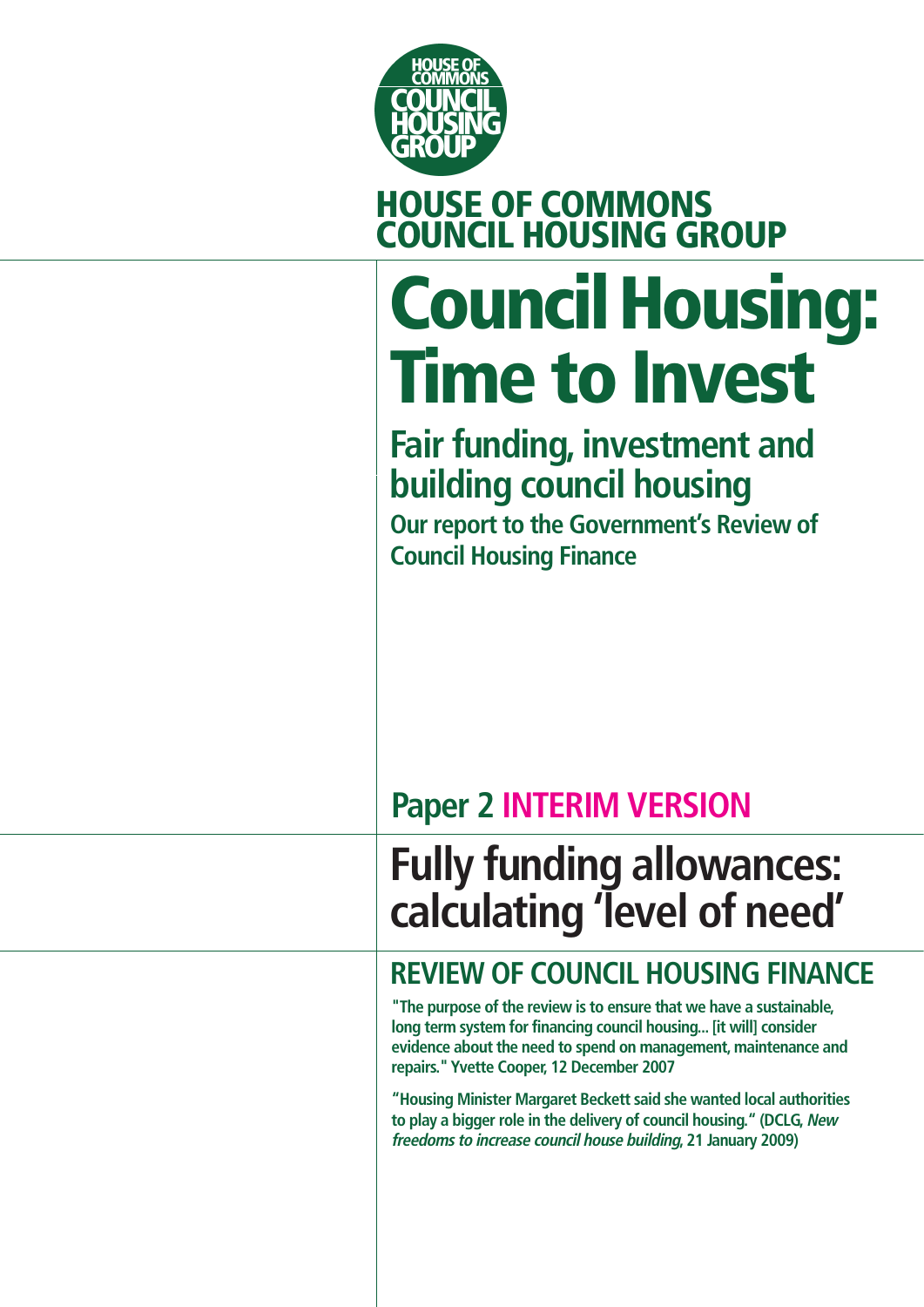## Preface

# Papers



**by Austin Mitchell MP, chair of the House of Commons 'Council Housing' group**

Ministers launched a 'Review of Council Housing Finance' in 2007 with the promise to "ensure that we have a sustainable, long term system for financing council housing" and "consider evidence about the need to spend on management, maintenance and repairs". The Housing Minister is now also consulting on new rules that will enable local authorities to start building new council housing again.

This Review is due to report this spring. It will, we hope, provide for the 'Fourth Option' so long campaigned for. It must create a level playing field freeing councils to invest in existing and new homes, on equal terms with Housing Associations.

To influence the outcome of these consultations our group issued a call for evidence to identify the level of funding required to manage, maintain, repair and improve exiting council housing and to start building a third generation of first class council homes.

We have received written evidence from a wide range of organisations. On 25 February 200 tenants, elected councillors, council officers, trade unionists and academics took part in our inquiry session at Westminster. We heard verbal evidence from 26 delegations during the day.

To take the debate forward we are publishing a series of interim papers with the aim of printing a full report. We welcome comments and call for additional evidence to strengthen the arguments. We hope to maintain the dialogue we have started with Margaret Beckett and have also asked to meet the Prime Minister to put the case.

If you would like to contribute to this 'work in progress' please send submission to my office.

● Austin Mitchell MP, chair House of Commons **Council Housing group, House of Commons, London SW1A 0AA. Phone 020 7219 4450 info@support4councilhousing.org.uk and riggsj@parliament.uk**

**winning in his name.** Design & layout: smith+bell *info@smithplusbell.com* Print: Russell Press *info@russellpress.com*

Introduction

1. The case for council housing

## **2. Fully funding allowances: calculating 'level of need'**

- 3. The money's there: debt write-off, gap funding and receipts
- 4. Ring-fencing the money that belongs to council housing
- 5. Housing finance : National HRA or Selffinancing?
- 6. Building a third generation of first class council housing
- 7. Fair and balanced debate
- 8. Case against privatisation

**This report is dedicated to Alan Walter, chair of Defend Council Housing. Alan proposed and organised our Inquiry, worked tirelessly to make it the success it became, and died working on this Report. We trust this Report is the final 'heave' to win a secure future for council housing. Without Alan it would not have been possible – we are committed to**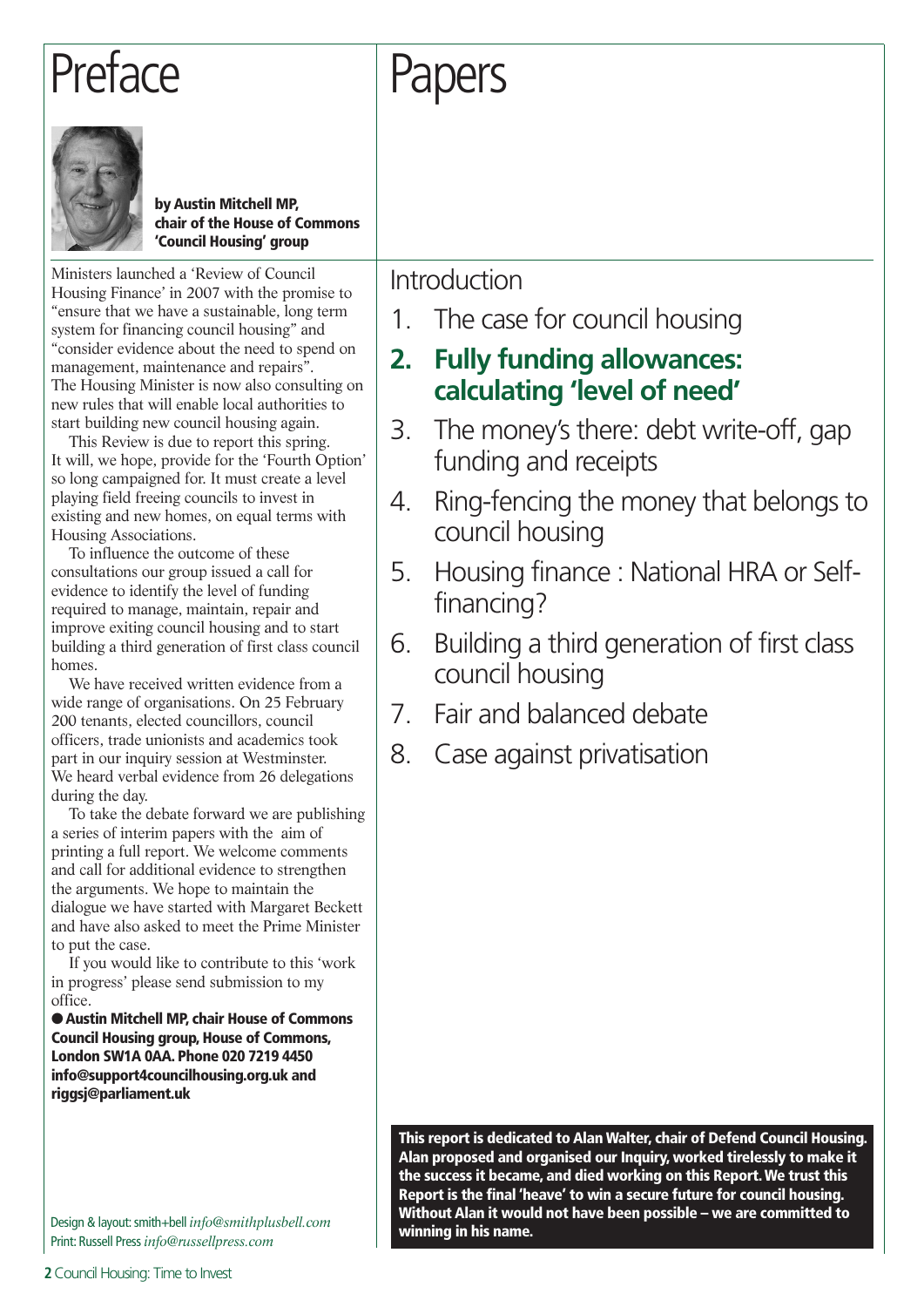### **2.1 Introduction: Stopping the robbery**

In our last report (*Support for the 'Fourth Option' for Council Housing*, June 2005), we concluded:

"The present funding regime consistently discriminates against council housing… To give tenants real choice we need a level playing field for council housing in terms of economic options and financial regulations. Central is a commitment to ring fence all the money that broadly 'belongs' to council housing".

Everyone now accepts that the present subsidy system of council housing finance is unfair. Even the government, in setting up a review of the system, accepts that what we have at present is not "sustainable" and that there will need to be change to ensure a "sustainable, long term system for financing council housing". (Yvette Cooper, announcing the review, 12 December 2007)

CLG Minister Sadiq Khan says of the current HRA subsidy system: 'There is room for change' and describes it as "a system that appears to be past its sell by date." (Hansard 27 March 2009)

Tenants call it robbery. The robbery started in 1990 when the new Housing Revenue Account (HRA) system was first introduced:

"This system has been criticised because the rent payments of 'better off' tenants not in receipt of Rent Rebates help to meet the cost of giving financial help to poorer tenants via housing benefit. This has been called a 'tenants' tax' and has led some tenants to form the Daylight Robbery Campaign to argue for changes in the subsidy system."(*Rent Rebates and Local Authority Housing Revenue Accounts*, House of Commons Library, November 2000)

Now the mechanism has been changed – today it is called 'negative subsidy' and Housing Benefit is no longer involved – but the robbery has continued ever since. To distinguish this from 'Daylight Robbery' tenant campaigners call it 'Moonlight Robbery'.

Each year government decides how much rent it thinks each council should charge its tenants (Guideline Rent). In 2009/10 this amounted to £6.2 billion. It also decides how much each council needs for management and maintenance of its homes (Management & Maintenance Allowances) and major repairs to keep the homes up to standard (Major Repairs Allowance). The allowances were a total of £4.5 billion this year. The difference – around  $£1.7$  billion in

A half-baked solution within inadequate and arbitrary limits will lead to the same problems recurring in a few years' time

 $2009/2010<sup>1</sup> -$  is the robbery, and it is set to increase every year. Government also profits substantially from capital receipts.

Some argue that it's a complicated system with winners and losers and some authorities subsidising others. But the real issue here is that government is profiting from council housing. Nationally council tenants are all being robbed. Ministers argue that a lot of this money is used to pay for council housing debt. We set out in paper 3 why this is not justified.

The real problem is not how the robbery is distributed but that it leaves all councils unable to provide the standard of housing that tenants need. Whichever way you assess the level of need to spend on council housing, it is always much more than the allowances.

"Not only is [negative subsidy] deeply unfair in principle, but it actively prevents councils from investing in, improving and repairing their housing stock…This additional tax on our [Barking & Dagenham] tenants operates at the same time as we have an investment gap of about £100 million, looking to 2011… In little more than two years, the [Barking & Dagenham] Housing Revenue Account is likely to go into deficit." (Jon Cruddas MP, Hansard 27 March 2009)

Ministers need to deliver a sustained fair funding settlement, if this Review is not to infuriate tenants further. A half-baked solution to keep within inadequate and arbitrary pre-agreed limits, will lead to the same problems recurring in a few years' time. After years of attrition, tenants will need firm evidence to convince them the Review outcome will address the funding shortfall systematically.

Key to finding a solution is the 'level of need' to spend on council housing. We examine different ways level of need can be assessed, including a brief round-up of already published research in this area (2.2). The starkest evidence is the actual difference in each area between the amount councils estimate they need and the resources allocated, and we have gathered considerable evidence of this through our inquiry (section 2.3). We also present the results of research carried out for our group into the difference between allowances and actual spend across all authorities in England (section 2.4).

We have found a number of criticisms of  $\rightarrow$ 

**<sup>1</sup>** These figures are before the promised rent rise reduction (maximum of £0.2 billion) since we do not yet know how many councils will take it up.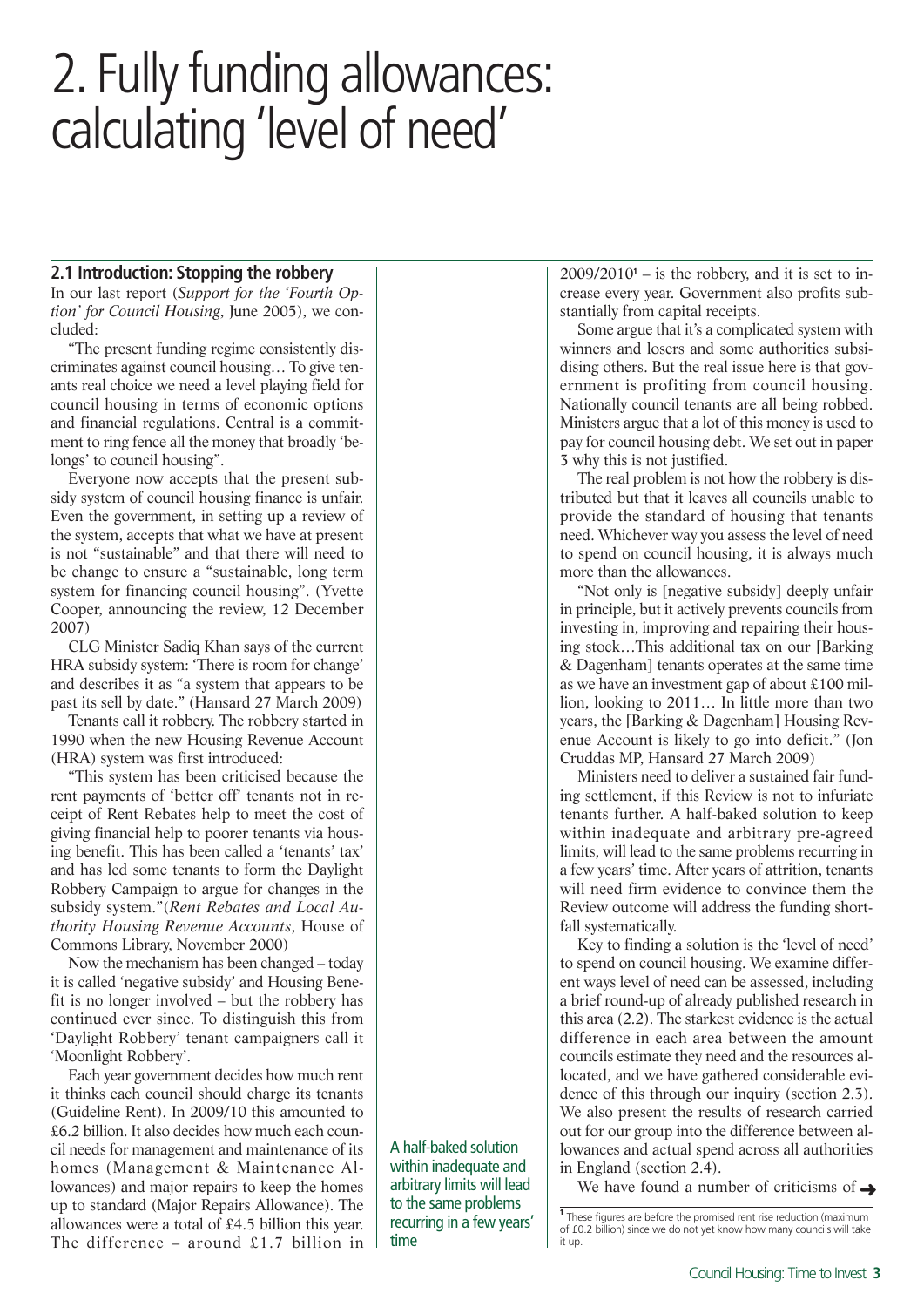$\rightarrow$  the formula used to calculate allowances (section 2.5). If government is to keep a formula approach to calculating allowances, then it must be adequate, and it must also have long-term stability built in.

There is also a huge problem with the backlog of investment still needed to deal with historic disrepair. The need to meet investment backlog cannot be determined by formula but must take into account the actual condition of homes. We examine this issue in section 2.6.

We consider the standards on offer to tenants in stock transfer proposals (section 2.7), which is an important benchmark. Tenants, councillors, MPs and trade unions have been calling for years for a level playing field between councils and stock transfer landlords, and it is a principle the government has now accepted in its terms of reference for the review. Finally we make recommendations (2.8).

## **2.2 Allowances are not fully-funded: independent evidence**

In 1997, when the present government came to power, they identified a backlog of £19 billion of investment needed in council housing. Tenant groups and others lobbied against the injustice of rent robbery, while disrepair mounted. In response, government took housing benefit out of the subsidy system and introduced the Major Repairs Allowance.

The introduction of the MRA reduced the robbery by £1.2 billion a year, though by no means ended it. Government also commissioned independent research into how much management and maintenance allowances for council housing should be.

In 2003 the government finally published this research. The results were shocking – the Building Research Establishment found that in 2001- 02 Management and Maintenance Allowances should have been £5.5 billion when in fact they were only £3 billion (*Estimation of the need to spend on maintenance and management in the Local Authority housing stock*, ODPM, June 2003). In 2004 Parliament was given an update and told "the 2004-2005 level of allowances would have to increase by about 67% in real terms to reach the estimated level of need" (PQ 1705 03/04, 29 April 2004). Allowing for stock numbers and inflation, M&M allowances are still about £1.3 billion too low. This means they need an uplift of 40% to be fully funded.

Government research on the gap between allowances and level of need completed in 2008 must be published in full, without manipulation of its conclusions

After lobbying by tenants, Government commissioned updated research on the gap between allowances and need, which is completed but still (April 2009) not published. This must be published in full, without manipulation of the conclusions. The delay in publication leads to suspicion that the research adds yet more damning evidence of the need to increase allowances significantly.

The government recently carried out a pilot of six authorities investigating issues around 'opting out' of the national HRA. This 'self-financing' pilot carried out a modelling exercise to work out the level of investment needed over 30 years based on "minimum stock investment needs identified in stock condition surveys". This was less than the level of need which would be identified by a stock transfer valuation and equates to Decent Homes plus essential works. Despite this, the total investment need for just these six authorities over 30 years is over £4 billion; while the resources available are only set at £2.6 billion. So the allowances are £1.3 billion too low *for just these six authorities* over 30 years.

"For all authorities, the need for future capital maintenance and investment to maintain the decent homes standard is higher …the business plans for all authorities indicate they need a level of investment over 30 years which is higher than the spending needs assumed in the HRA subsidy system." (*Self-financing of council housing services: Summary of findings of a modelling exercise*, CLG, March 2008)

"We are talking about the major repairs allowance across the country being 40 per cent short of what most people would estimate is a minimum investment need over 30 years" (Steve Partridge, Housing Quality Network consultant supporting the review group, *Inside Housing,* 14 March 2008).

Based on these findings the shortfall in Major Repairs Allowance would be £0.95 billion a year, on top of the shortfall in Management & Maintenance Allowances of £1.3 billion per year identified by the BRE. To fully fund allowances based on this evidence would need a 75% uplift in MRA and a 40% uplift in M&M.

## **2.3 Evidence from our Inquiry: analysis of projections of need**

Our inquiry shows how local authorities' own projections of need compare with the allowances. We asked local authorities to tell us how  $\rightarrow$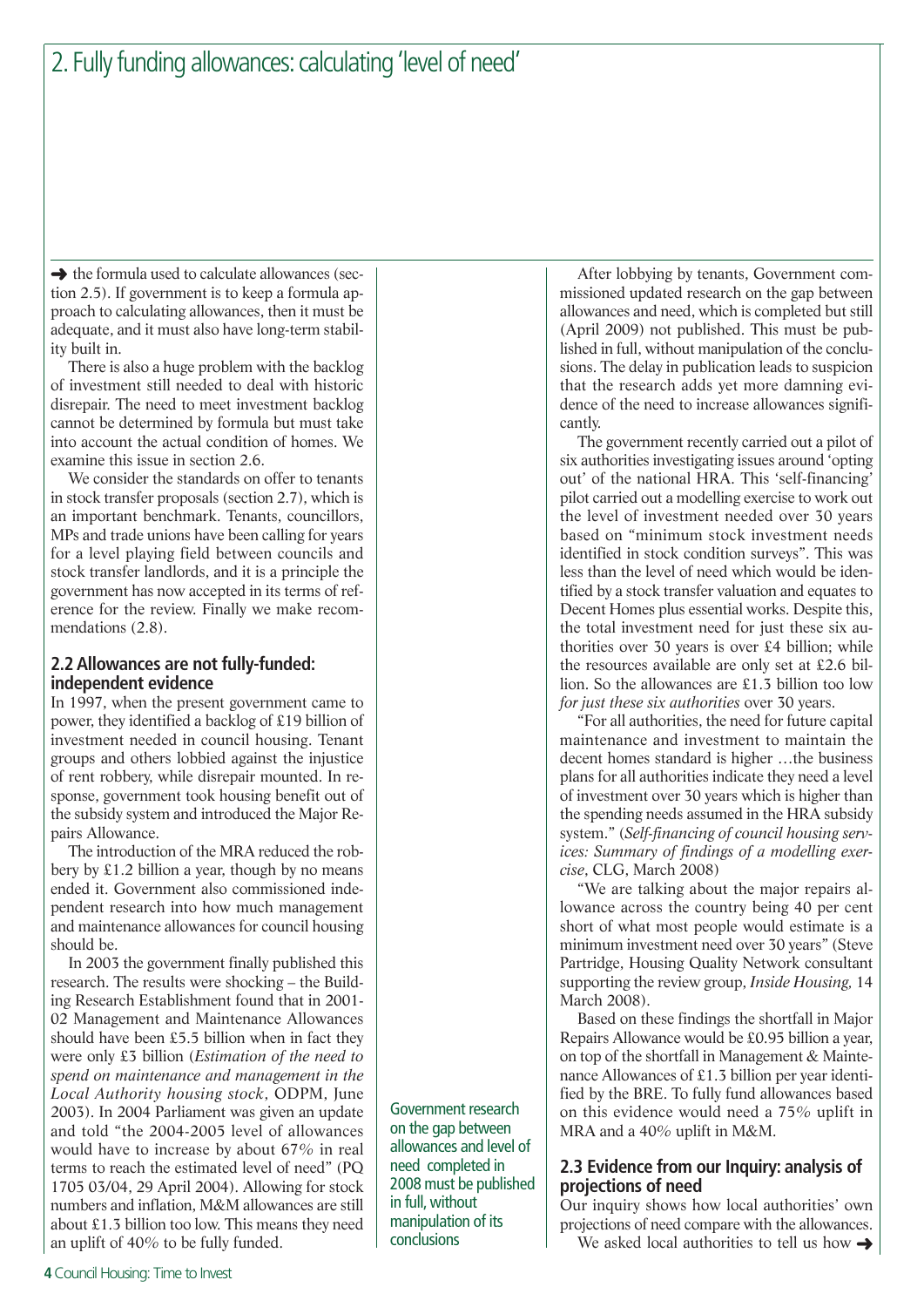**→** spending compared to allowances. However, this shows only part of the picture. In considering what level allowances should be, estimates of need must be taken into account.

**"Kirklees Council Housing Asset Management Plan is forecasting a current overall capital resource deficit of £48m over the next 30 years, compared to actual cost requirement over the same period, to maintain current housing stock to Government's Decency Standard."** (Kim Fox, Relationship & Performance Manager, Kirklees District Council, written evidence)

In estimating the need to spend, tenants and councils also put forward positive proposals of what could be achieved at a local level if they were fully-funded.

**"£10m per annum is equivalent to increasing the annual gas servicing programme for one and a half years, increasing repairs to 3,500 empty properties, providing double glazing and central heating to 2,000 properties, completing a lift maintenance refurbishment programme for two years, completing 65,300 day to day responsive repairs and providing estate services such as cleaning, concierge, wardens to up to six months in the year."** (Derek Novell, Birmingham tenant, oral evidence)

Caradon council set out a detailed proposal, with costings, of much-needed services in their district from introducing a handyman service to expanding the Anti-Social Behaviour team. They also provided costed details of a major repairs programme to accelerate their double-glazing programme and install sustainable heating systems. Tenants from the Caradon Tenants Forum put forward a convincing case that, in an area of exposed coastal and moorland properties where elderly tenants cannot afford to heat their homes, these are essential works which should be adequately funded.

Of 16 authorities estimating their level of need to spend, in one year there was a £0.2bn shortfall – £801 per home less than level of need (a shortfall of £240 on M&M, and £561 on MRA annually per home).

Based on 1,841,363 homes throughout England as a whole, this extrapolates to:

Difference between allowances and level of need on M&M: **£0.4 billion** 

Difference between allowances and level of need on MRA: £1 billion

Total difference between allowances and level of need: £1.4 billion

These figures are of course only a snapshot for one year. However, the sample of 16 authorities is considerably larger than the sample of six used in the self-financing pilot. It includes a mixture of large and small, rural and urban, with-debt and debt-free councils, some with ALMOs and some directly managed.

We also asked questions about the picture over several years. Of 22 councils who responded to the question about meeting even the very modest Decent Homes Standard by the deadline of 2010, 27% said they could not meet the Decent Homes deadline. Half of those could meet it late or if they were able to access the promised ALMO funding – but 14% said they could not meet it at all.

**"There is currently a shortfall of £52m up to 2009/10."** (Angela Warburton, Assistant Chief Executive, Corby BC, written evidence)

In the long term the position is much worse.

**"We have examined how allowances would need to change to ensure 30 year stability, and on a preliminary examination it appears M&M allowances would need to rise by around 10% and the MRA by 30%.... At the time of our stock option appraisal sign off (2006) the financial model indicated the HRA would go into deficit around 2020 and that deficit would rise to over £50m by the early 2030s."** (Reading BC, written evidence)

Only one council (out of 21 who responded) said they could "sustain improvements over the next 30 years"; while 95% (20) said they could not. Ten of those councils put an estimated figure on the shortfall, and these added up to £1.09 billion over 30 years. If that figure were extrapolated to cover all the homes in England it would put the 30-year shortfall at £24 billion.

**"When our £55m of decent homes supported borrowing runs out, how are we going to maintain our homes at the decent homes level? We can see no other option than to transfer our homes to a housing association, but this is not what our tenants want."** (Councillor Anne Webb, Executive Portfolio Holder for housing, Stevenage)

£24 billion over 30 years is a large figure, but significantly less than £1.4 billion a year – we suggest it indicates a significant long-term shortfall plus an urgent short-term need to deal with the present investment backlog (see 2.6 below).

Both these problems can be solved. Writing off historic debt and ending the robbery from ten- $\rightarrow$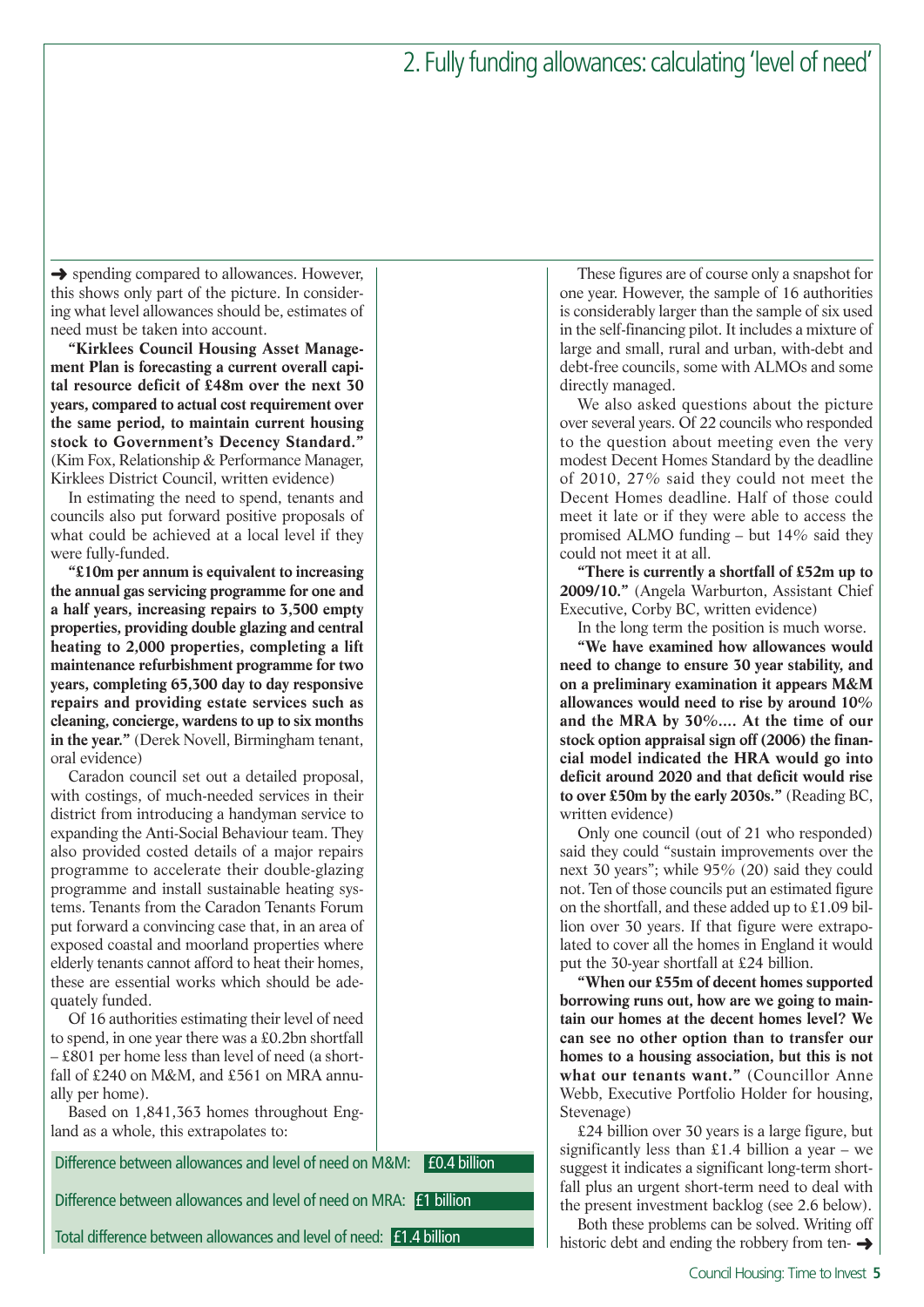→ ants rents would free up £1.7 billion a year. More than enough money has been stolen from council housing over the years to make a good case for gap funding to meet the immediate backlog. We set out these arguments in Paper 3: *The money's there: debt write-off, gap funding and receipts*.

## **2.4 Allowances are Inadequate: A Comparison with Actual Spend**

In answering our questionnaire, 22 local authorities gave annual figures for their actual spend and allowances. They spent a total of £0.16 billion (2007-8) more than their allowances, an average of £454 per home. We can also present research findings into a comparison of spend with allowances across all authorities in England.

Every year local authorities submit an 'HRA Business Plan Statistical Appendix' to the government which contains information on their spending on housing**<sup>1</sup>** . Spending on major repairs and maintenance is given as an annual figure for the whole of England. Spending on management is given as weekly averages for each authority. Only rough comparisons with the allowances set by government for major repairs, maintenance and management can be made. Nevertheless, analysis of these figures demonstrates that local authorities routinely spend more than their allowances, providing further evidence that the allowances are completely inadequate.

Taking major repairs and day-to-day maintenance together, the statistics show that local authorities in England spent over a billion pounds more than their allowances in 2007-08.

| <b>Major</b>                      | <b>Maintenance</b>     | <b>Total</b>        | Actual | <b>Difference</b> | Uplift   |
|-----------------------------------|------------------------|---------------------|--------|-------------------|----------|
| <b>Repairs</b>                    | Allowance <sup>2</sup> | Allowances          | Spend  | £                 | required |
| Allowance <sup>2</sup><br>£1.25bn | £2.04bn                | £3.29 <sub>bn</sub> |        | £4.35bn £1.06bn   | 32%      |

On management costs: of the 180 authorities who submitted information on management costs in 2007-08, 90% of them spent more than their allowances (163 authorities).**<sup>3</sup>** The median

1. www.communities.gov.uk/housing/housingresearch/housingstatistics/ housingstatisticsby/localauthorityhousing/dataforms 2007-08 is the latest year available.

2. In order to compare like with like we have adjusted the allowances from the CLG schedules (set at the beginning of 2007-08) to take out those authorities who transferred their stock during the year and so are not included in the statistics on actual costs (source: CLG website). 3. We have not been able to construct a global figure for M&M from the Business Plan statistics because the statistics are not complete – not all local authorities submit all the information. The CLG department have estimated ('imputed') total figures on maintenance and capital works but not on management.

difference between the weekly management allowance per dwelling and the actual weekly average cost per dwelling was a 59% higher spend than allowance, with 31 authorities spending more than double the allowance (over 100%), and the biggest difference being 209% more than the allowance. The picture over the last five years shows median spend on management dropping compared to allowances:

| Year |         | Median % | Highest % |
|------|---------|----------|-----------|
|      |         | uplift   | uplift    |
|      |         | required | required  |
|      | 2003/04 | 80%      | 216%      |
|      | 2004/05 | 77%      | 214%      |
|      | 2005/06 | 71%      | 458%      |
|      | 2006/07 | 72%      | 191%      |
|      | 2007/08 | 59%      | 209%      |
|      |         |          |           |

Further evidence that authorities spend more than their management and maintenance allowances comes from the HRA review itself :

"The Review is set against the background of a significant body of evidence that present allowances are insufficient to sustain the condition of council housing and housing management services: In 2006-07 councils spent £605m more on M&M than allowances provided." (Housing Finance Review, *Narrative No. 2: Costs and Standards*, May 2008)

The picture is complicated by the fact that although the government uses formulas to calculate separate management and maintenance allowances, councils apportion the total amount they spend based on need not formula. If there are heavy demands on the budget for capital expenditure because the MRA is underfunded, for example, councils have to cut back on services and day-to-day repairs in order to increase resources for major repairs.

**"Southampton City Council over the last five years has reduced the level of expenditure in real terms on day to day maintenance and cyclical annual repairs. We plan to carry on doing this over the next two years in order to retain the levels of investment required to maintain a healthy level of capital investment in our housing stock in order to meet our Decent Homes, Decent Homes Plus and Decent Neighbourhoods commitments which we have agreed with our residents."** (David Singleton, Finance Manager, Southampton City Council, written evidence)

The fact that the difference between spend  $\rightarrow$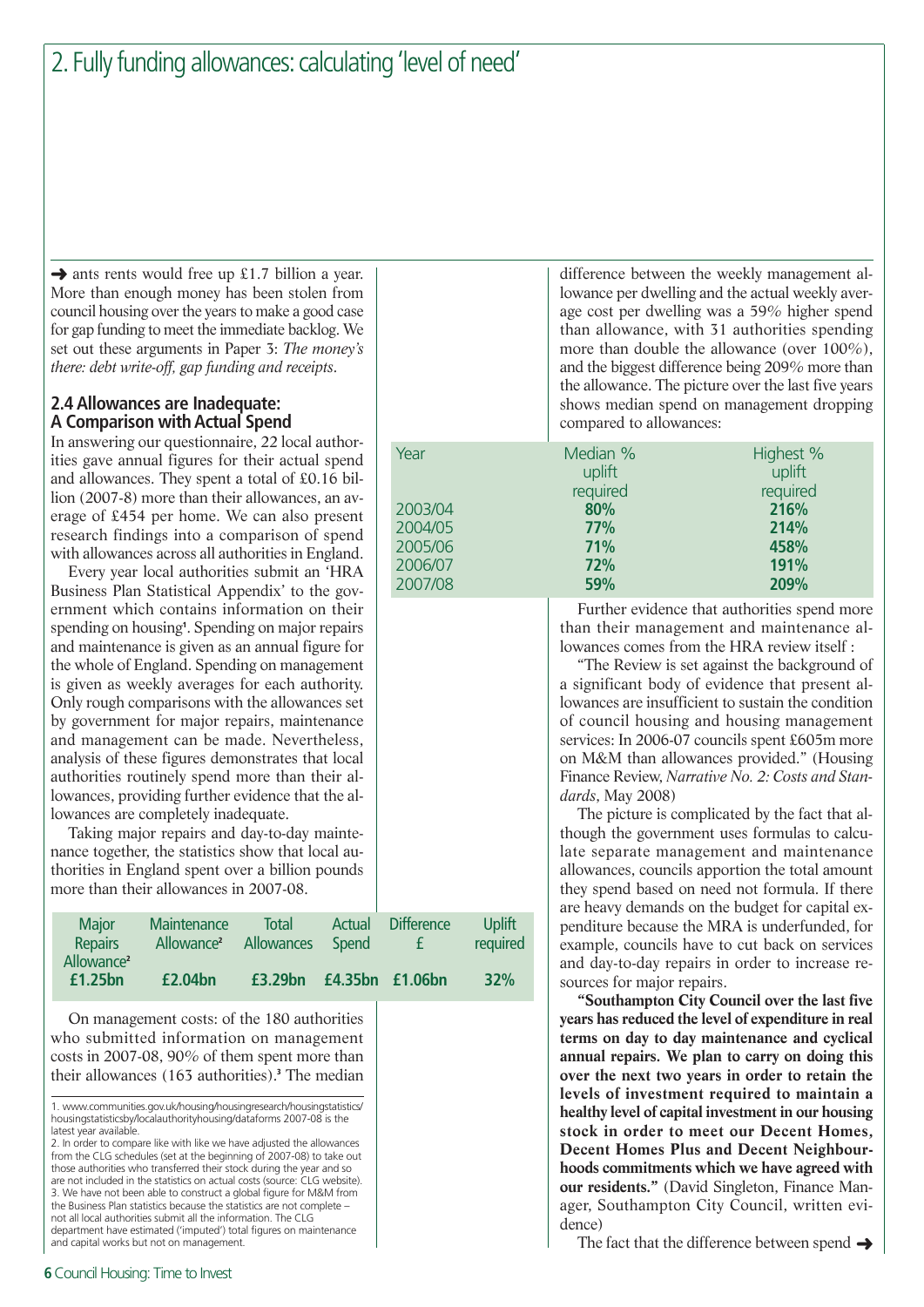**→** and allowance on management is dropping is likely to be explained by the fact that all allowances are reducing in real terms and authorities increasingly need to make savings in order to plug holes in capital budgets.

Local authorities have made the point to us that they are constrained in what they are able to spend by the level of the allowances. Those councils with other income sources (such as commercial income from shops on estates) are able to spend more and clearly do. But even if councils stay within their allowances it doesn't prove that this meets need. In considering what level allowances should be, we consider that estimates of need provided by independent research and by local authorities themselves must be taken into account.

## **2.5 How allowances are calculated: criticisms of the government's formula**

To calculate the allowances for management and maintenance (M&M) and major repair (MRA) the government uses a formula which has been much criticised. The consultation paper *Handling of the Housing Revenue Account Subsidy Determination 2009-10 and 2010-11* (Department for Communities and Local Government, September 2008) sets out how allowances are calculated. Councils inform the department of their stock numbers, and the number of voids or re-lets in the year. The department then applies a formula based on the following criteria:

• a "base allowance allocated to each dwelling type" so allowances vary depending on number and type of dwellings, whether flats/houses, traditional or 'non-traditional', high or low-rise, detached or terraced, and built in which period;

• a factor for crime – based on reported not actual levels;

• Building Cost Adjustment (BCIS) as prices vary in different areas;

- the level of 'deprivation' within an area;
- inflation, which is based on the 'GDP deflator'. There are many criticisms of this formula.

### **Stock types**

Councils complain that the allowances do not take into account the needs of non-traditional stock. There is just one blanket figure in the MRA calculation for all non-traditional dwellings, although:

"There are a whole host of different types of these properties and the issues associated with

"This allowance [MRA] was supposed to keep pace with inflation. There is, however, a wealth of evidence to suggest that it has not; even the Audit Commission will not allow a reliance on the MRA to represent the amount of depreciation that occurs in an asset – something the original MRA was able to do." **CIPFA Local Authority Housing Panel Newsletter, April 2008**

them vary accordingly.… Some Local Authorities will have properties of high rise construction. As with the non-traditional properties, these blocks are potentially significant liabilities in the long term in terms of repair work to the structure and also replacement of the central electrical and mechanical plant." (guidance note on *Stock Condition Surveys*, Community Housing Task Force)

#### **Inflation**

"This allowance [MRA] was supposed to keep pace with inflation. There is, however, a wealth of evidence to suggest that it has not; even the Audit Commission will not allow a reliance on the MRA to represent the amount of depreciation that occurs in an asset – something the original MRA was able to do." (CIPFA Local Authority Housing Panel Newsletter, April 2008)

The allowances use a measure of inflation called the 'GDP deflator' which is different from the Retail Price Index (RPI) – the measure of inflation used to increase rents. For example in the consultation on the 2009-10 subsidy determination the government says:

"Because September 2008 RPI is 5%... it produces some very high average guideline rent increase figures… Allowances for MRA have been uprated by the GDP deflator which currently stands at 2.75% for 2009-10." (Letter from CLG to local authorities, September 2008)

### **Building costs.**

"Nationally-set inflation allowances do not always reflect experience locally and in the real housing economy, where there are many variables to consider such as recruitment and retention, local job markets and staff costs… The standard stock condition approach, based on the expected lifetime of standard components, does not paint the whole picture as costs are heavily affected by local factors. Maintenance costs can vary widely with the general culture of treatment of the property, intensity of use, vandalism, deprivation, child densities, lettings policy, etc, which fluctuate from area to area." (Housing Finance Review, *Narrative No. 2: Costs and Standards*, May 2008)

#### **Deprivation**

"The current system is based on deprivation indices and areas vary greatly in deprivation terms. Working with national formulae makes it  $\rightarrow$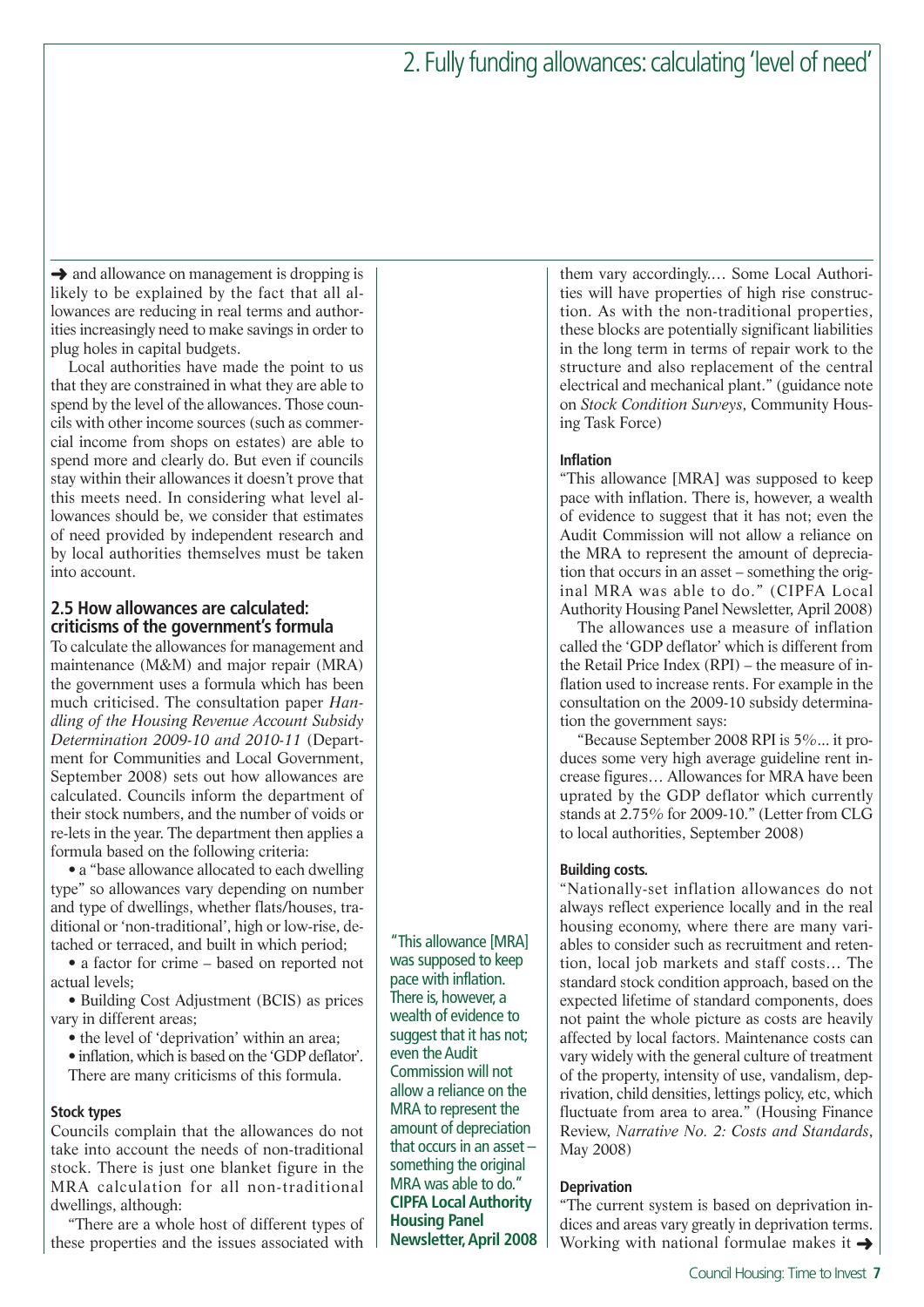→ hard to be flexible or to accurately reflect local circumstances – for example pockets of deprivation within better-off areas" (Housing Finance Review, *Narrative No. 2: Costs and Standards*, May 2008)

## **Weighting to keep overall spend down**

The formulas also contain complicated adjustments designed to ensure that spending is kept down overall, and not adjusted by a genuine level of need. For example, in the Major Repairs Allowance:

"The geographical adjustment ensures that application of the geographical cost factors does not change the total spending on MRA" (*Housing Revenue Account Manual 2006-07*, CLG)

#### **What's missing**

The allowances have also been criticised because of the elements they do not include.

"Environment and neighbourhood works are not recognised in M&M and MRA and the system may need to be based on a better understanding of a wider range of costs….The definition of housing management has also become more elastic. It used to be based on the core services of rent collection and repairs, but councils and ALMOs now provide many additional services funded from the HRA – such as neighbourhood wardens, ASB work, family support, worklessness, neighbourhood management, community development and regeneration activities." (Housing Finance Review, *Narrative No. 2: Costs and Standards*, May 2008)

"In some cases work required to the general environment surrounding the properties is as important as the work to the properties themselves. Whilst this 'environmental' work may not contribute to 'decency' it may be essential in the context of 'sustainability'. It is essential that all necessary work is reflected within the business plan and the opportunity should be taken as part of the stock condition survey exercise to identify the need for this work e.g. additional external lighting for security, improved fencing, off-road car parking etc." (guidance on *Stock Condition Surveys*, Community Housing Task Force, undated)

There is no reason why using a formula in itself should be a problem. In their report the BRE use a formulaic approach to calculating allowances, but come up with a much higher figure than the government. If government is to keep a

Formula must be adequate and have long-term stability built in. Funding the investment backlog must take account of actual conditions

formula approach to calculating allowances, then it must be adequate, and it must also have longterm stability built in. (See conclusions, below).

The need to meet investment backlog, however, cannot be determined by formula but must take into account the actual condition of homes. We examine this issue next.

### **2.6 Calculating need: the investment backlog**

The government has set a standard called the Decent Homes Standard which it requires councils to meet by 2010, and it has set the definition for this standard and given councils a methodology for working out its cost. The criteria for this is based on a stock condition survey which looks at the actual condition of the homes. This naturally shows up all the problems where homes have deteriorated because of the under-investment over decades. In 1997 the backlog from this historic under-investment was estimated at £19 billion.

The only resource government provides for councils which directly own and manage homes to do capital works which will bring homes up to Standard is the Major Repairs Allowance (MRA). But the MRA was not designed to meet backlog or take into account the actual condition of homes.

"The Major Repairs Allowance (MRA) was introduced in 2001–2002. It represents the estimated long-term average amount of capital spending required to maintain a local authority's housing stock in its current condition. The 2007–2008 MRA is based on a set of national average unit costs for each of 13 property types (or 'archetypes')…

"These national unit costs were calculated by estimating the annual cost of replacing individual building elements (e.g. windows, kitchen, bathroom, roof) as they reach the end of their useful life. Data from the English House Condition Survey and the Valuation Office Agency were then used to establish, at the national level, the likely timings and costs of replacement of building elements for each archetype. These amounts were summed to estimate the total expenditure needed for each archetype to replace these building elements over the next 30 years." (*Housing Revenue Account Manual 2006-07*, CLG)

The government admits that there is no direct correlation between the way councils are expected to calculate their need to spend to  $\rightarrow$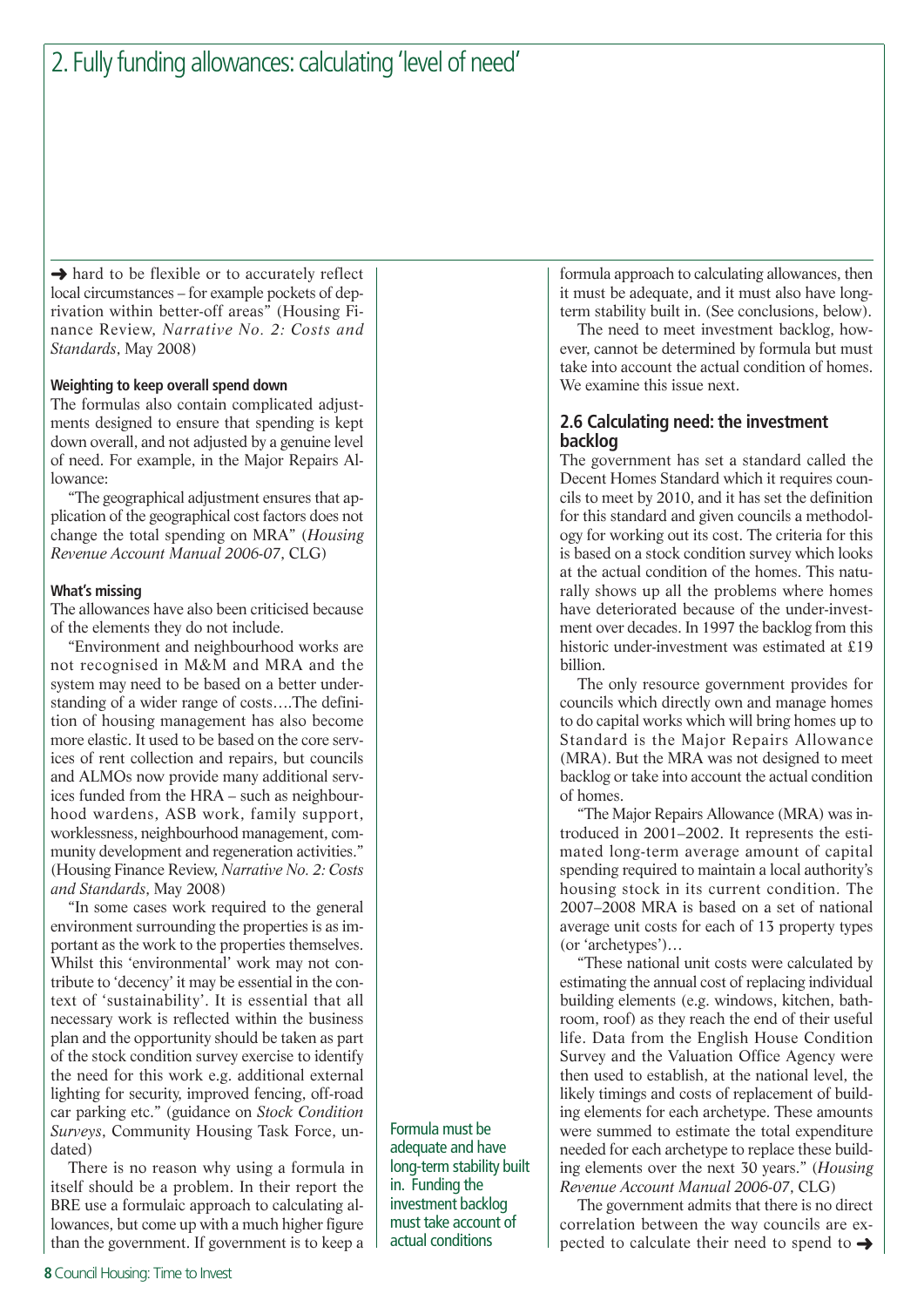→ meet and maintain the Decent Homes Standard with the way the Major Repairs Allowance is calculated:

"The MRA allocations to local authorities will be based on information from the English House Condition Survey (EHCS)… the EHCS will be used to estimate the national average expenditure… LAs …are not required to submit any linked stock condition information that may have been collected through a local authority level stock condition survey." (*Collecting, managing and using housing stock information: Frequently asked questions*, CLG February 2007)

The government may be happy to draw a clear distinction between ongoing major repairs to maintain condition and the need to clear the investment backlog and bring housing up to Decent Homes Standards. But to tenants what matters is that there are not enough resources (calculated by a government formula) to give homes the investment they need (calculated by government criteria):

**"Swindon is carrying out its second 'options appraisals'. It employed Tribal to report on the finances over the next 30 years. According to this report the projected allowance for management and maintenance, based on the current formula, will be £598 million over the 30 year period; actual costs projected over that period are estimated to be £791 million, or £193 million less than will be needed. In order to maintain the Decent Home standard over the 30 year period Tribal estimated that Swindon needs £438 million Major Repairs Allowance. But the amount the government says we need is only £254 million – an £184 million difference."** (Martin Wicks, Secretary, Swindon TUC, and tenant, written evidence)

In our inquiry delegations explained to us how their council homes and estates urgently required a huge increase in resources to manage, maintain, repair and modernise. Many council homes in need of major modernisation have not received a penny of investment, with devastating effects on tenants.

**"We've had two surveys recently and the uppermost thing in tenants' minds is the condition and the maintenance of their properties. Our Decent Homes programme ends next year and after that the whole situation is just unthinkable."** (Terry Adkin, Vice-Chair Norwich Tenants CityWide Board, oral evidence)

**"I am 68 years old and retired, my husband is 63 and he is a self-employed carpet fitter. We** What matters is that there are not enough resources, calculated by a government formula, to give homes the investment they need – calculated by government criteria

**pay full rent and council tax and £108 per month for services. This means we are living on the edge financially. We cannot apply for any help as our money is teetering on the limit. We are in desperate need of some form of central heating as we cannot afford to switch on the electric night storage heaters."** (Pat Jago, Vice-Chair, Caradon Tenants Forum, oral evidence)

**"Last year, there was a recommendation that said that 'we're doing a door programme, it's going to take 20 years'. 'That's no good,' I said, 'I could be dead by the time I get a new front door'."** (Victor Kemp, Tenant and Member of East Devon Housing Review Board, oral evidence)

We heard from a significant number of areas that simply do not have sufficient resources. Some because tenants have rejected the blackmail to take one of the government's 'three options' of transfer, PFI and ALMO:

**"Camden Council says that without investment, 70% of the Council's 24,000 tenanted properties would not meet the decent homes standard by 2010. But despite all attempts to blackmail us into privatisation, tenants in Camden have rejected stock transfer, ALMO and PFI at ballot boxes as a way of financing improvements. The Council says this leaves a £242m gap once current and projected capital resources are taken into account."** (Meric Apak, Chair Camden Federation of Tenants and Residents Associations, oral evidence)

**"Stroud District Council… are left with a financial shortfall that means they cannot meet the decent homes standard for all their tenants… Inadequate heating is another issue regularly raised by tenants, including in the council's 29 sheltered units. Storage heaters are often not adequate for tenants' needs – but a large percentage of tenants do not have mains gas so it is difficult to improve heating without a very large financial investment."** (Stroud DC Labour Group, written evidence)

And we also heard evidence from some whose attempts to access extra investment through the ALMO route have so far met with frustration. Hillingdon has seen the company contracted to carry out decency works go bust; while North East Derbyshire and Stevenage are among those still waiting for successful inspections to release money to support borrowing; they probably won't complete their programme until 2012 or 2013 at the earliest. ➜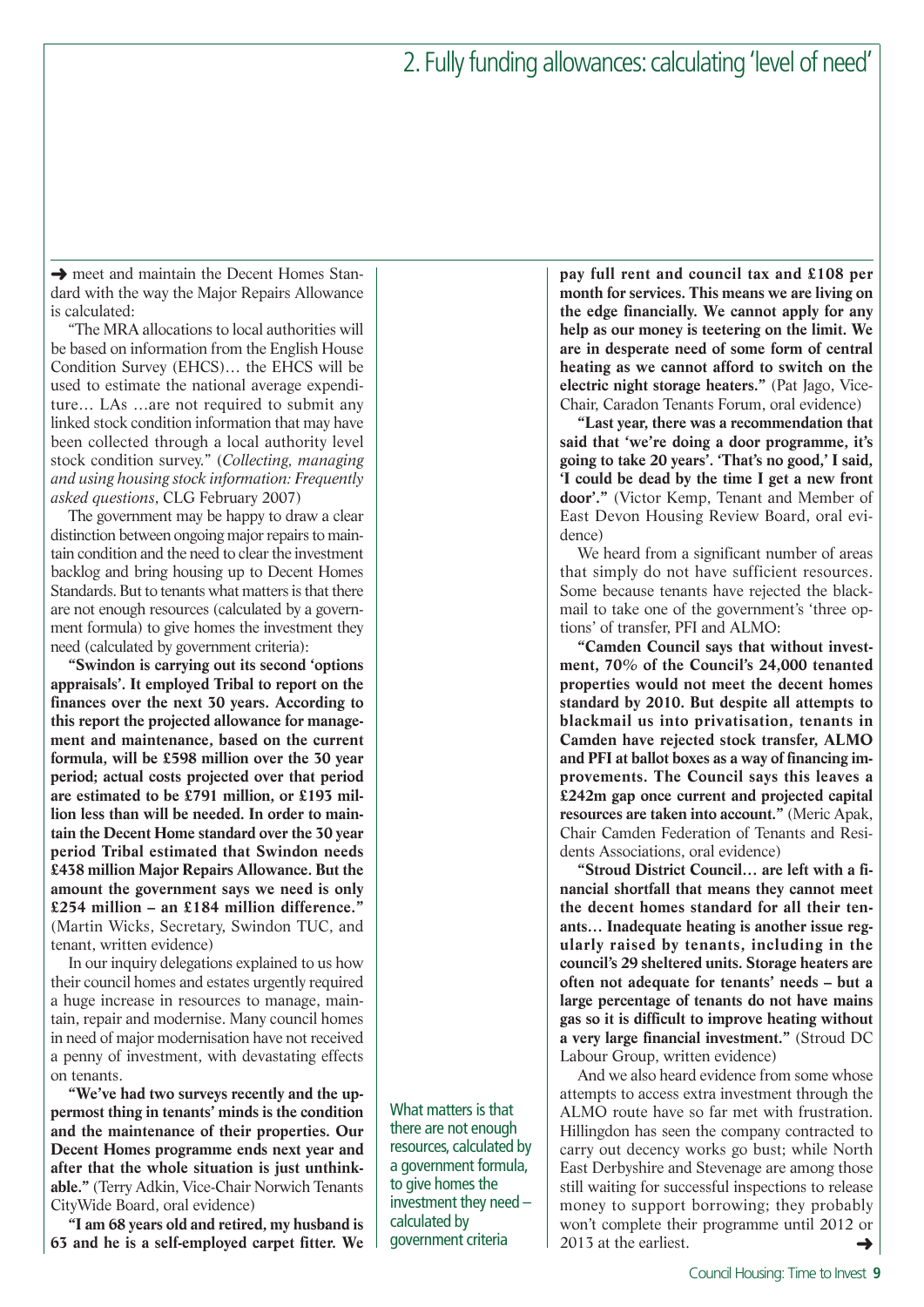The evidence is overwhelming that resources currently do not meet the investment need created by years of disinvestment and robbery. ➜

The political and financial case is clear: government should stop robbing council housing for the future and also reinvest some of what it has stolen in the past. As paper 3 (*The money's there: debt write-off, gap funding and receipts*) shows, more than enough has been stolen over the years to fill the investment gap.

## **2.7 Calculating need: stock transfer standards and the level playing field**

There is a strong argument that tenants should have a 'level playing field' with regard to standards and services whoever they choose for their landlord. We have been making this case for some years, along with the Defend Council Housing campaign, trade unions and three consecutive votes at Labour conferences:

"Conference re-affirms the decisions of the 2004 and 2005 party conferences and our commitment to a 'level playing field'. This should include…equal treatment on debt write off and gap funding available to councils who transfer their homes to give tenants real choice and provide a long term future for council housing." (Motion passed at 2006 Labour conference)

Government has finally recognised that discrimination against tenants who choose to keep the council as their landlord is wrong. As its terms of reference for the Review of Housing Finance state:

"Standards and services at similar costs should be provided to all tenants regardless of which landlord (Local Authority or Housing Association) owns the property." (*The Review of Council Housing Finance: Terms of Reference*, CLG)

This is also one of the stated policy aims of the government in its ongoing changes to the regulation of housing associations and councils. (Professor Cave, *Every Tenant Matters: A Review of Social Housing Regulation*, June 2007).

Councils and tenants want a level playing field:

**"We don't want special treatment, but the same opportunities as Housing Association. We want to provide quality housing where people chose to live. We do not see why our tenants should be penalised for choosing to remain with the council."** (Cllr Rosemary Bowler, Chair of Scrutiny Committee, Bolsover council, written evidence)

The political and financial case is clear: government should stop robbing council housing and reinvest some of what it has stolen in the past

However, given present resources, there is a huge difference between what councils can afford to spend, and what they calculate would be spent using stock transfer.

The Decent Homes Standard and Stock Condition Survey are open to wide interpretation, and councils keen on transfer have been known to present figures designed to mislead tenants and councillors about the need to spend, as we showed in our first report. However, even where councils act in good faith the disparity between the standards is huge.

In options appraisals the lowest standard offered to tenants is generally the minimum amount required to meet the Decent Homes Standard and to carry out those items from the stock condition survey which council officers consider to be essential. The highest standard typically includes all or most of the items recommended by the stock condition survey, along with other works, such as environmental or security works not included in the Decent Homes Standard, which are tenant priorities.

**"Decency funds could only be spent on the homes themselves and there is a pressing need for spending on the environment of council estates – boundaries, paths, parking. Leeds ALMOs did not have sufficient resources to adopt a 'decency plus' standard, of the sort seen in stock transfer organisations."** (Linda McNeil, Leeds Tenants Federation, oral evidence)

Many areas offered their tenants a higher standard if they chose stock transfer. Nevertheless huge numbers chose to stay with the council. Tenants and council delegations highlighted how, since 2000, tenants in different local authorities had overwhelmingly voted to remain under direct council management in stock options appraisals with some areas having had several ballots to the same effect.

**"We in Reading completed our stock options appraisal in 2006 and decided we wanted to stay with the council, it was absolutely unanimous."** (Maggie Barnes, Chair, Reading Federation TRAs, oral evidence)

**"In the last 12 years we have had two ballots in Kingston to transfer our housing to an RSL…in the last ballot, on a 61% turnover, 63% voted against the transfer"** (Cllr Steve Mama, Kingston council, oral evidence)

The failure by government to provide resources to meet the investment backlog where tenants chose to stay with the council, as well  $\rightarrow$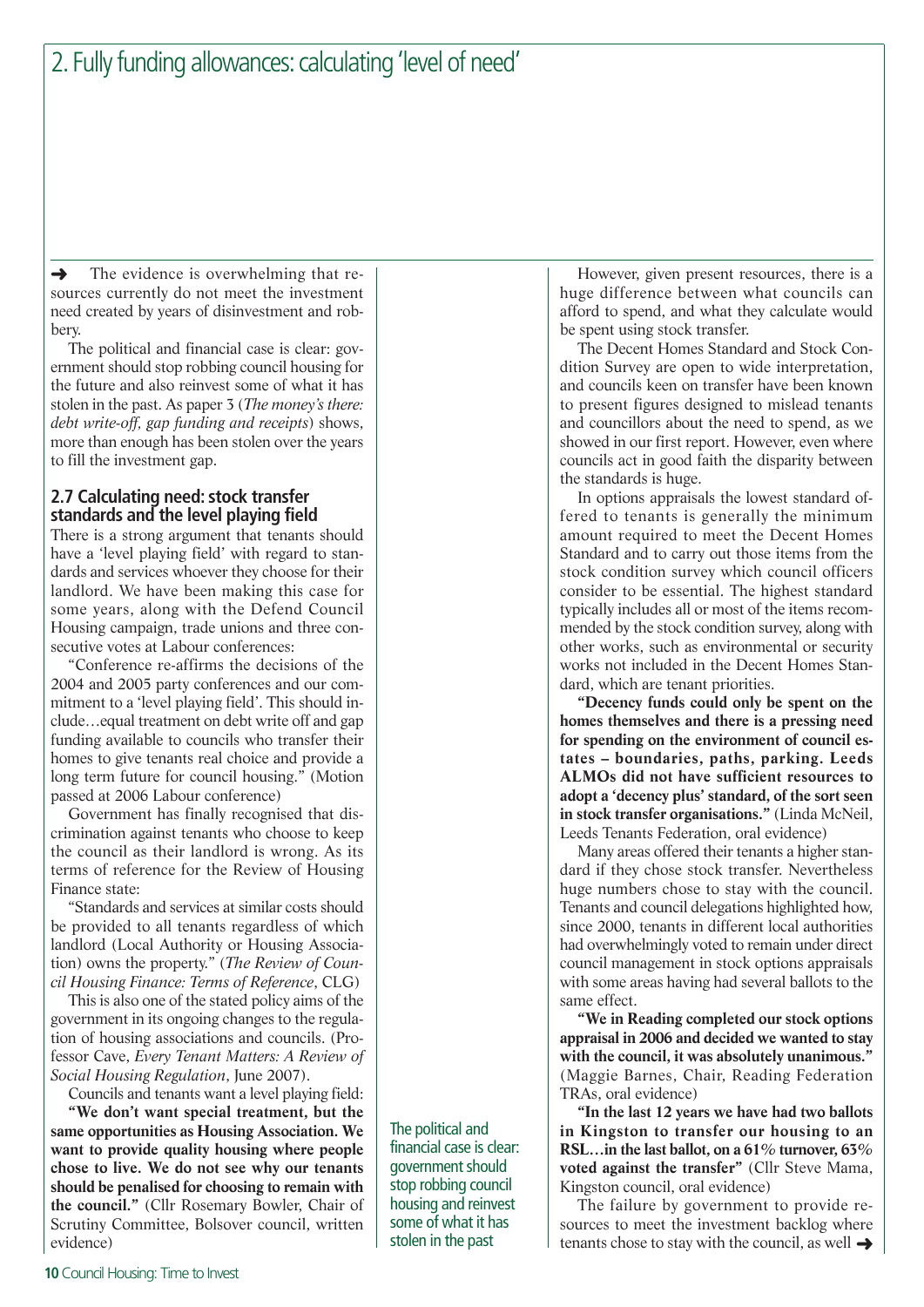$\rightarrow$  as the projected lack of resources for the future, poses the real threat that councils will be forced towards stock transfer or wholesale clearance of stock. For example, Harrow council told us that the cost of repairing system-built stock goes way beyond their resources, so they're forced to work with Registered Social Landlords in partial transfer. Many delegations reported that their councils had already demolished a large amount of council housing to cut the decency bill and raise capital receipts for investment. We heard much fear among the delegations that councils will resort to pushing stock transfer in the future.

For example, Sheffield Council expect a capital investment gap of £900 m and an 'unsustainable' revenue position by 2012 (presentation to LGA conference, February 2009).

As the Chartered Insitute of Housing points out, this is totally unacceptable:

"CIH is calling for:…a system that will not put local authorities in a position where they cannot retain ownership of their housing stock – CIH would oppose proposals that would deliver such a system." (*CLG-HMT Review Of Council Housing Finance: CIH Submission To The Review*, September 2008)

Despite the evidence presented by tenants and councils about the investment gap and the huge problems experienced, tenant-led delegations were unanimous: tenants want to stay with the council and want a level playing field to make this a sustainable reality.

The money is there to provide this: if funds can be made available to bring homes up to standard through the government's 'three options' of stock transfer, ALMOs and PFI. This should be made available to invest directly in council housing. In paper 3 we give details of the huge sums poured into subsidising the 'three options' which could be made available for council housing.

### **2.8 Conclusion and Recommendations**

There are three distinct problems the review needs to solve.

First, the backlog – after decades of disinvestment homes need catch-up as well as ongoing works. This means that some authorities are left unable to reach the Decent Homes Standard by the 2010 deadline, even if it is extended; while others are having to cut back on essential works. This problem can only be solved by immediate *gap funding*.

If government is prepared to pour billions into funding privatisation through stock transfer then there is no financial reason why they cannot redirect those resources into council housing

Second, allowances are underfunded. Estimates of need from the Building Research Establishment, from our own inquiry, from options appraisals, and from the self-financing pilot all demonstrate that a sizeable uplift of both M&M and MRA allowances is required, to give council housing the 'long-term, sustainable future' which is the declared aim of the review.

Third, resources to meet a sustainable standard of council housing are not equal to the resources on offer for stock transfer. If government is prepared to pour billions into funding privatisation through stock transfer then there is no financial reason why they cannot redirect those resources into council housing.

As we show (see paper 3, *The money's there: debt write-off, gap funding and receipts*), writing off historic debt and ending the robbery from tenants rents would free up £1.7 billion a year. Government should also reinvest some of what has been stolen in the past; more than enough money has been stolen from council housing over the years to make a good case for gap funding to meet the immediate backlog.

There is also the issue of creating long-term stability. The present system is criticised not only because allowances are under-funded but also because allowances change every year and it is impossible for local authorities to plan their investment programmes. This has led some to call for the abolition of standards and formulae altogether.

We discuss these issues further in paper 5 (*Housing finance: national HRA or self-financing?*)

One solution is to keep a formula, set by an independent assessment of need such as that calculated by the BRE, and to allow local authorities' own assessment of need to have a place within the formula. For example, instead of using reported crime figures, councils could estimate what they will need to spend on stock due to crime based on actual costs in previous years and an estimate of work which is needed but which had to be turned down due to lack of resources. Bench-marking between similar authorities could be used to ensure that nobody abused the system, and the final figure could be a negotiated settlement.

To give long-term stability on allowances, a base allowance could be agreed on a 30-year settlement, with the extra for those things which change – deprivation, crime, etc – negotiated between councils and government. ➜